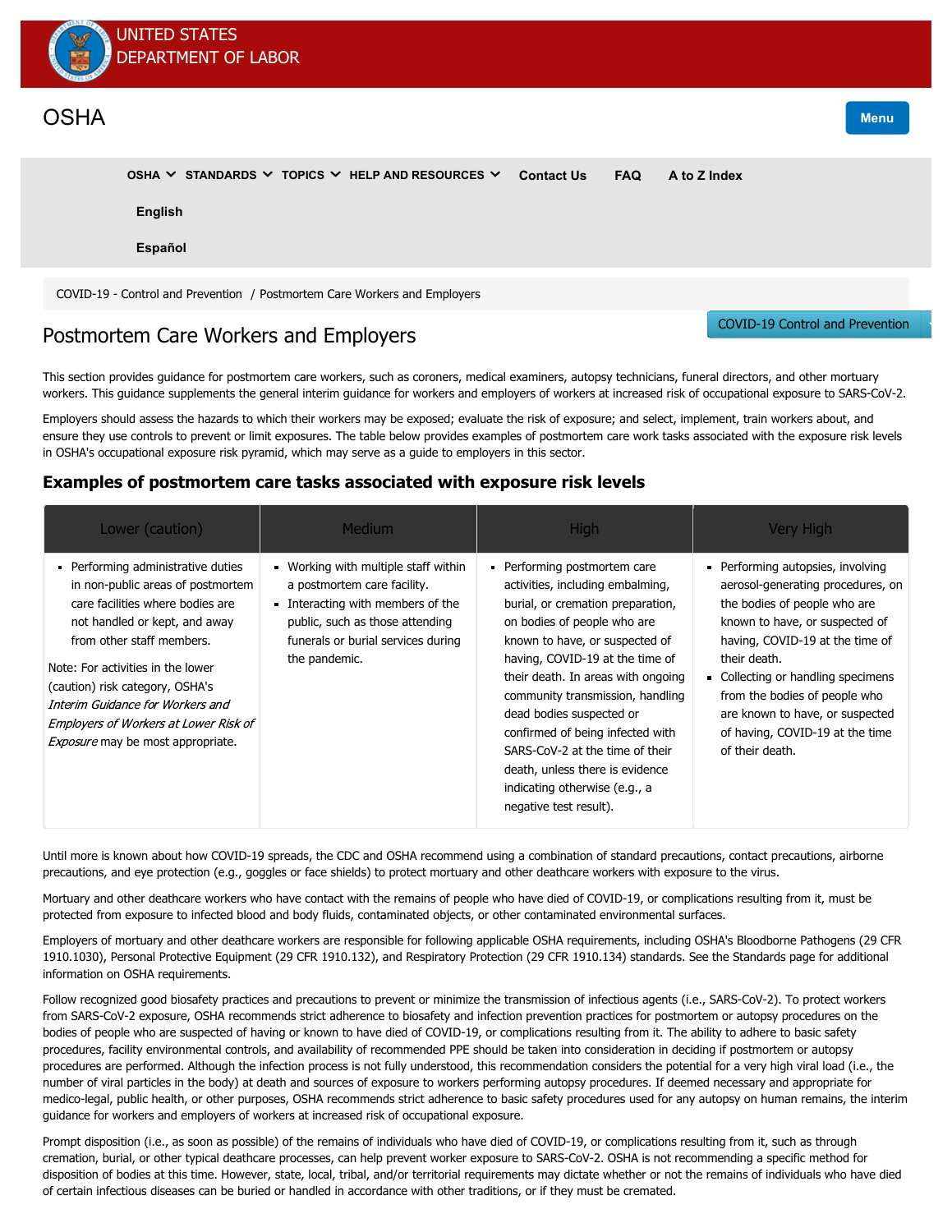The CDC also provides guidance on postmortem activities, including information about [specimen collection](https://www.cdc.gov/coronavirus/2019-ncov/hcp/guidance-postmortem-specimens.html) from the bodies of people who are known to have, or suspected of having, COVID-19 at the time of their death, as well as in its [COVID-19 frequently asked questions \(FAQs\).](https://www.cdc.gov/coronavirus/2019-ncov/faq.html#anchor_1584390222777)

### **Engineering Controls**

If autopsies will be performed on the remains of people who have died of COVID-19, or complications resulting from it, do so in autopsy suites that have adequate air-handling systems. This includes systems that maintain negative pressure relative to adjacent areas and that provide a minimum of 6 [air exchanges](https://www.cdc.gov/infectioncontrol/guidelines/environmental/background/air.html) (existing structures) or 12 air exchanges (new construction or renovation) per hour. Ensure that the room air exhausts directly to unoccupied areas outside of the building (i.e., not into walkways, break areas, or other areas where workers or visitors could congregate or pass through), or passes through a high-efficiency particulate arrestance (HEPA) filter, if recirculated. Direct air (from exhaust systems around the autopsy table) downward and away from workers performing autopsy procedures. CDC's [Guidelines for Isolation Precautions: Preventing Transmission of Infectious Agents in Healthcare Settings](https://www.cdc.gov/infectioncontrol/guidelines/isolation/) provides guidelines for AIIR use and recommendations for air exchange rates, which are similar to what should be followed in autopsy suites.

Use a biosafety cabinet for the handling and examination of smaller specimens and other containment equipment whenever possible.

Equipment, such as saws, should be equipped with vacuum shrouds to capture aerosols.

### **Administrative Controls**

Restrict the number of personnel entering the autopsy suite. This may involve training mortuary workers, such as medical examiners or autopsy technicians, to perform environmental services tasks (e.g., cleaning and decontamination) in lieu of additional workers entering such areas.

Workers with high-risk underlying health conditions, such as heart or lung disease or diabetes, should be relocated to lower-risk environments and/or rescheduled for work that will limit their possible exposure.

Minimize aerosol-generating procedures, performing only those that are necessary to perform the autopsy or prepare remains for cremation or burial.

Minimize the number of staff present when performing aerosol-generating procedures. Exclude those who may be necessary for other procedures but not specifically the aerosol-generating procedures.

### **Safe Work Practices**

Follow standard safety procedures for preventing injuries to/through the skin during an autopsy. Use caution when handling needles or other sharps, and dispose of contaminated sharps in puncture-proof, labeled, closable sharps containers.

Workers should avoid touching their faces, including their eyes, noses, and mouths, particularly until after they have thoroughly washed their hands upon completing work and/or removing PPE.

### **Personal Protective Equipment**

All mortuary workers and other deathcare workers who have contact with human remains known or suspected to be contaminated with COVID-19 must wear appropriate PPE (see OSHA's PPE standards, [29 CFR 1910 Subpart I](https://www.osha.gov/laws-regs/regulations/standardnumber/1910#1910_Subpart_I)). For workers performing autopsies, this includes typical autopsy PPE, such as:

- Double surgical gloves interposed with a layer of cut-proof synthetic mesh gloves
- Scrub suit worn under an impermeable gown or apron
- Goggles or face shield
- **Shoe covers**
- **Surgical cap**

Additionally, because of the sustained likelihood of aerosol generation during various steps of autopsy procedures, use respiratory protection as part of a comprehensive respiratory protection program that meets the requirements of OSHA's Respiratory Protection standard ([29 CFR 1910.134](https://www.osha.gov/laws-regs/regulations/standardnumber/1910/1910.134)) and includes NIOSHcertified disposable N95 or better respirators, medical exams, fit testing, and training. Powered, air-purifying respirators (PAPRs) with HEPA filters may provide increased worker comfort during extended autopsy procedures.

Remove PPE before leaving the autopsy suite and follow appropriate disposal requirements.

For other workers handling human remains:

- Wear nonsterile, nitrile gloves when handling potentially infectious materials.
- If there is a risk of cuts, puncture wounds or other injuries that break the skin, wear heavy-duty gloves over the nitrile gloves.
- Wear a clean, long-sleeved fluid-resistant or impermeable gown to protect the work/personal clothing.
- Use a plastic face shield or a surgical mask and goggles to protect the face, eyes, nose, and mouth from potentially infectious body fluids.
- If there is a risk of aerosol generation while handling human remains, use respiratory protection as part of a comprehensive respiratory protection program that meets the requirements of OSHA's Respiratory Protection standard ([29 CFR 1910.134](https://www.osha.gov/laws-regs/regulations/standardnumber/1910/1910.134)) and includes NIOSH-certified N95 or better respirators, medical exams, fit testing, and training. PAPRs with HEPA filters may provide increased worker comfort during extended autopsy procedures.

See the OSHA Fact Sheet, [Health and Safety Recommendations for Workers Who Handle Human Remains](https://www.osha.gov/OshDoc/data_Hurricane_Facts/mortuary.pdf), for more guidelines to ensure worker safety when handling human remains.